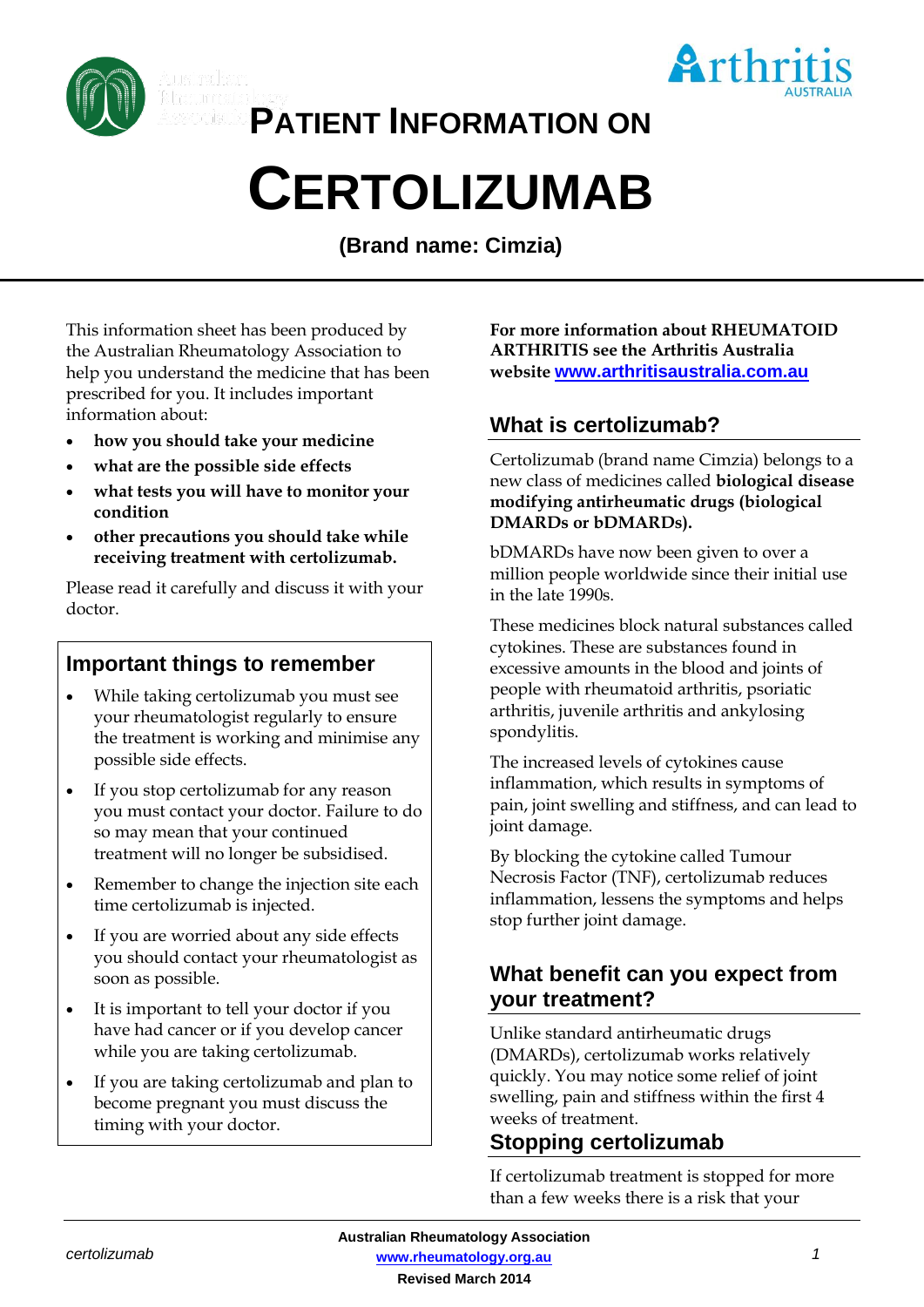

condition will get worse again. Continue with your treatment unless advised by your doctor or unless side effects develop (see *Side effects*).

If you stop certolizumab for any reason you **must** contact your doctor. Failure to do so may mean that your continued treatment may no longer be subsidised.

## **How will your condition be monitored?**

In view of the current prescribing restrictions for all bDMARDs:

- Certolizumab will only be given if your disease is active and if standard treatments have been unsuccessful.
- It will not be continued unless it helps your condition. This will be assessed at least 12 weeks after the start of treatment.
- Blood tests will be required during your treatment to monitor your condition and to determine the effectiveness of treatment.
- The frequency of blood tests will depend on what other medicines you are taking and what other illnesses you might have. Your rheumatologist will determine the frequency of tests required.

# **How is certolizumab given?**

Certolizumab is injected under the skin of the abdomen or thigh.

It can be injected by your doctor, nurse, carer or by you. If injecting yourself be sure to follow the detailed instructions carefully to ensure the best response. It is particularly important to change the injection site each time.

#### *What is the dosage?*

The usual dose for adults with rheumatoid arthritis is 400 mg at weeks 0, 2 and 4, followed by a maintenance dose of 200 mg every two weeks. Alternatively it can be given as a dose of 400mg every 4 weeks.

#### *Can other medicines be taken with certolizumab?*

Certolizumab may be used with other arthritis medicines including:

- other DMARDs such as methotrexate
- steroid medicines such as prednisolone or cortisone injections into the joint
- anti-inflammatory medicines (NSAIDs) such as naproxen (Naprosyn) or ibuprofen (Brufen, Nurofen)
- simple pain medicines such as paracetamol..

Certolizumab cannot be used with other bDMARDs.

There are separate information sheets for the medicines mentioned above.

# **Are there any side effects?**

You might experience side effects with your treatment. Contact your doctor if you have any concerns about possible side effects. Many side effects disappear when certolizumab treatment is stopped.

#### *Most common possible side effects*

- *Mild pain, swelling or itching* at the site of the injection are very common (up to 20% of patients) but can be reduced by applying ice and antihistamine/steroid creams to the injection site.
- *Headaches, cough and stomach and bowel discomfort* may also occur.
- As certolizumab affects the immune system, *mild infections*, particularly of the upper respiratory tract (e.g. colds, sinusitis) may occur more frequently than usual. Treatment with certolizumab may need to be temporarily stopped so contact your doctor for advice.

#### *Less common or rare possible side effects*

- *Serious infections* such as tuberculosis (TB) are seen rarely and screening for TB is needed before treatment begins (see *Precautions*).
- Rarely certolizumab may cause an *allergic reaction* with itchy, red skin or a rash or a feeling of tightness in the chest and difficulty breathing.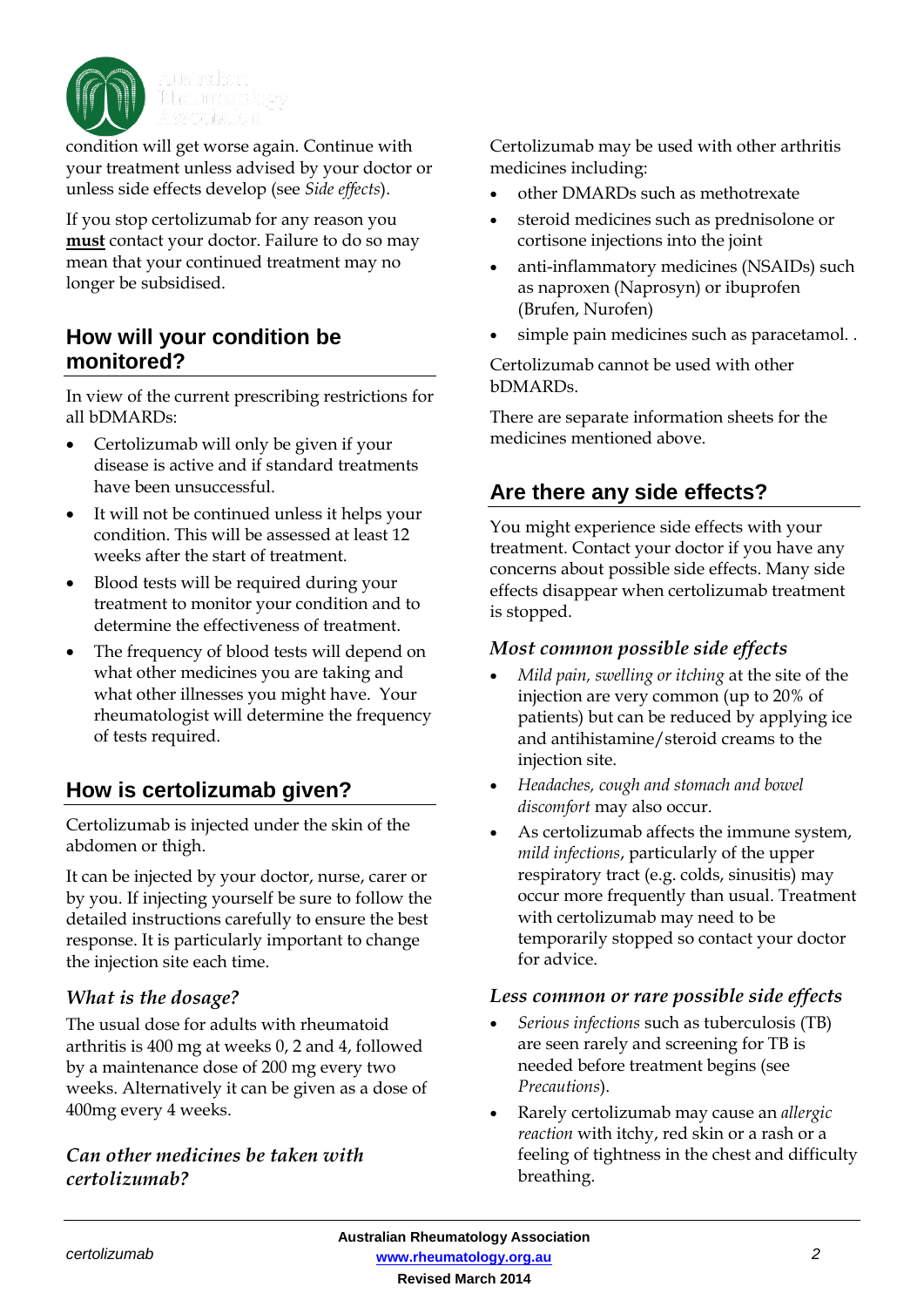

- Side effects involving the nerves, such as *inflammation of the nerve* to the eye, may also occur rarely causing changes in vision or sensation.
- Very rarely '*drug-induced lupus'* has occurred with symptoms of rash, fever and increased joint pain.
- It is still unclear from research if there is an increased risk of cancer due to certolizumab treatment (see *Precautions*).

# **What precautions are necessary?**

#### *Infections*

- If you have an active infection of any kind treatment with certolizumab will not be given until the infection is treated successfully.
- Certolizumab will not be given if you have active untreated tuberculosis (TB) or HIV (AIDS) infection as it is likely to make these conditions worse.
- If you have latent (inactive) TB preventative anti-TB treatment will be started at least 4 weeks before certolizumab. The anti-TB treatment will usually need to be taken for 9 months.
- Hepatitis B or C infection may not necessarily exclude treatment.
- Because of the risks associated with infection, the following tests may be conducted before commencing treatment with certolizumab:
	- blood tests for hepatitis B and C
	- chest x-ray and two step Tuberculin Skin Test (Mantoux) or QuantiFERON blood test for tuberculosis (TB)
	- HIV tests are required for those who are at risk of this infection.

#### *Precautions with other diseases*

- People with multiple sclerosis should not be treated with certolizumab due to the possible effects on the nerves.
- People with moderate to severe heart failure may not be treated with certolizumab as the medicine can make heart failure worse.

• People with systemic lupus erythematosus (lupus/SLE) are not usually given certolizumab but each case will be assessed individually.

#### *Use with other medicines*

- Certolizumab can interact with other medicines. You should tell your doctor (including your general practitioner, rheumatologist and others) about all medicines you are taking or plan to take. This includes over the counter or herbal/naturopathic medicines.
- You should also mention your treatment when you see other health professionals.
- Certolizumab does not increase the risk of side effects from low dose aspirin (taken for prevention of heart attack and strokes).
- The simple pain reliever paracetamol and combined pain medicines such as Panadeine and Panadeine Forte can be used while you are receiving certolizumab treatment provided you take them as directed.

#### *Vaccines*

- If you are on certolizumab it is recommended you should not be immunised with 'live' vaccines such as MMR (measles, mumps and rubella), OPV (oral polio virus, BCG (Bacillus Calmette Guerin) or yellow fever.
- Pneumovax and the combined yearly seasonal flu/swine flu vaccinations are safe and recommended to reduce your risk of those infections.

#### *Surgery*

If you require surgery for any reason, treatment with certolizumab will be stopped before surgery. It will be restarted again after the operation at a time determined by your surgeon and rheumatologist. Treatment will be restarted once the wound is healed and if there is no infection present.

#### *Cancer risk*

• Lymphoma, a cancer of lymph glands, is found more commonly in patients with severe active rheumatoid arthritis than in the general population. Studies are in